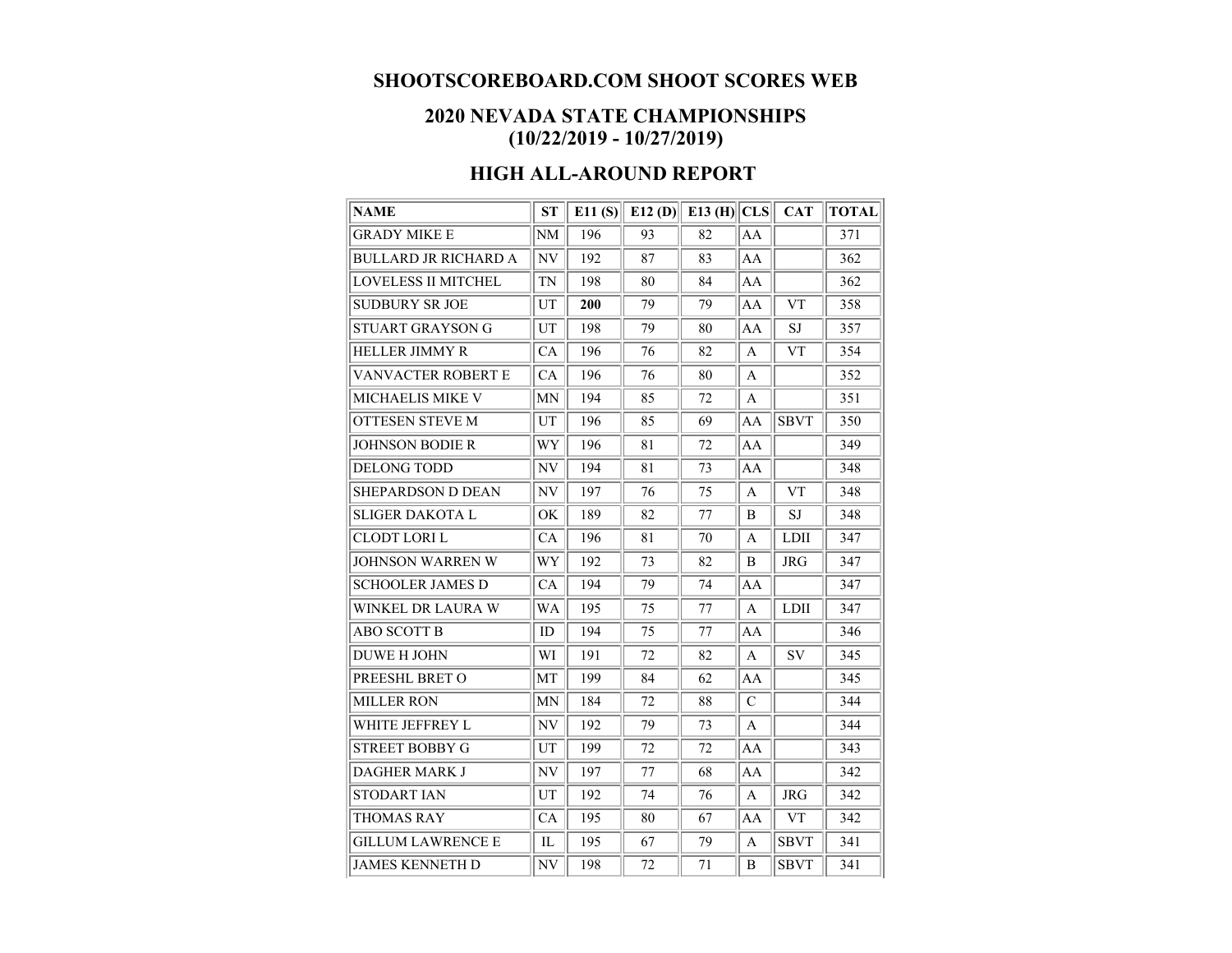| PHILIPP CLAYTON F          | NV             | 198 | 67 | 76 | A  | <b>SBVT</b> | 341 |
|----------------------------|----------------|-----|----|----|----|-------------|-----|
| <b>DANIELS WILLIAM F</b>   | NV             | 192 | 80 | 68 | A  |             | 340 |
| <b>DENNIS KYLE A</b>       | AZ             | 199 | 83 | 58 | AA |             | 340 |
| PIERSON MITCHELL A         | NE             | 199 | 74 | 67 | B  | <b>JR</b>   | 340 |
| HUGHES KYM L               | СA             | 197 | 79 | 63 | AA | <b>LDI</b>  | 339 |
| <b>KELLY JOHN E</b>        | WY             | 200 | 76 | 63 | AA | <b>VT</b>   | 339 |
| <b>ERNST MATT</b>          | NV             | 192 | 69 | 76 | A  | JR          | 337 |
| <b>GUDAHL LINDA A</b>      | WY             | 193 | 77 | 67 | A  | LDII        | 337 |
| <b>GOEN DARRELL</b>        | AZ             | 186 | 80 | 70 | D  | <b>SBVT</b> | 336 |
| <b>RIDGE JACOB R</b>       | <b>CA</b>      | 185 | 70 | 81 | A  | <b>JR</b>   | 336 |
| <b>STEVENS CHASE</b>       | UT             | 186 | 76 | 74 | B  |             | 336 |
| <b>JONES DARRELL T</b>     | WY             | 197 | 67 | 71 | AA | <b>SBVT</b> | 335 |
| WILLIAMS JEFF H            | WY             | 188 | 72 | 75 | B  |             | 335 |
| PAPPAS JACOB J             | MA             | 196 | 80 | 58 | A  |             | 334 |
| <b>SMITH BRAYDON C</b>     | AR             | 197 | 62 | 75 | A  | SJ          | 334 |
| <b>SWAIN DELTON W</b>      | NV             | 186 | 67 | 81 | C  | SV          | 334 |
| CLEMENT ROBERT W           | ID             | 195 | 61 | 77 | AA | SV          | 333 |
| <b>HENSLEY GARRETT</b>     | AR             | 180 | 73 | 80 | B  | JR          | 333 |
| <b>BLACKHALL JOHN M</b>    | MТ             | 191 | 67 | 74 | B  |             | 332 |
| <b>DUITSMAN EDWARD E</b>   | CA             | 197 | 66 | 69 | B  |             | 332 |
| FINOCHIO DAN N             | CO             | 197 | 65 | 70 | A  | SV          | 332 |
| <b>SAUNDERS TODD A</b>     | CA             | 191 | 78 | 63 | A  |             | 332 |
| <b>SLINKER JON J</b>       | СA             | 192 | 66 | 74 | B  |             | 332 |
| <b>SYME SCOTT E</b>        | UT             | 193 | 77 | 62 | AA | <b>SBVT</b> | 332 |
| <b>DRURY BRODY</b>         | UT             | 188 | 63 | 80 | A  | JR          | 331 |
| <b>SCHIAVO SALVATORE G</b> | NY             | 195 | 71 | 65 | B  |             | 331 |
| TERNES ELIZABETH M         | UT             | 192 | 69 | 70 | AA | LDI         | 331 |
| HURST SETH E               | NV             | 193 | 67 | 70 | A  | <b>JR</b>   | 330 |
| WHITAKER TODD              | IL             | 195 | 60 | 75 | B  | <b>SBVT</b> | 330 |
| <b>WRIGHT PAM</b>          | UT             | 193 | 77 | 60 | A  | <b>LDII</b> | 330 |
| YELLSTROM STEPHEN J        | $\rm CO$       | 194 | 69 | 67 | B  | <b>VT</b>   | 330 |
| HARMS JERRY E              | N <sub>V</sub> | 196 | 68 | 64 | A  | SV          | 328 |
| <b>SMITH STEVEN R</b>      | СA             | 196 | 73 | 59 | AA | VT          | 328 |
| <b>TOMLIN BOB</b>          | WY             | 195 | 62 | 71 | A  | <b>SBVT</b> | 328 |
| <b>CORRY DON R</b>         | UT             | 196 | 66 | 65 | A  |             | 327 |
| <b>IDEEN KIMBERLY K</b>    | WY             | 191 | 63 | 73 | B  | ${\rm LDI}$ | 327 |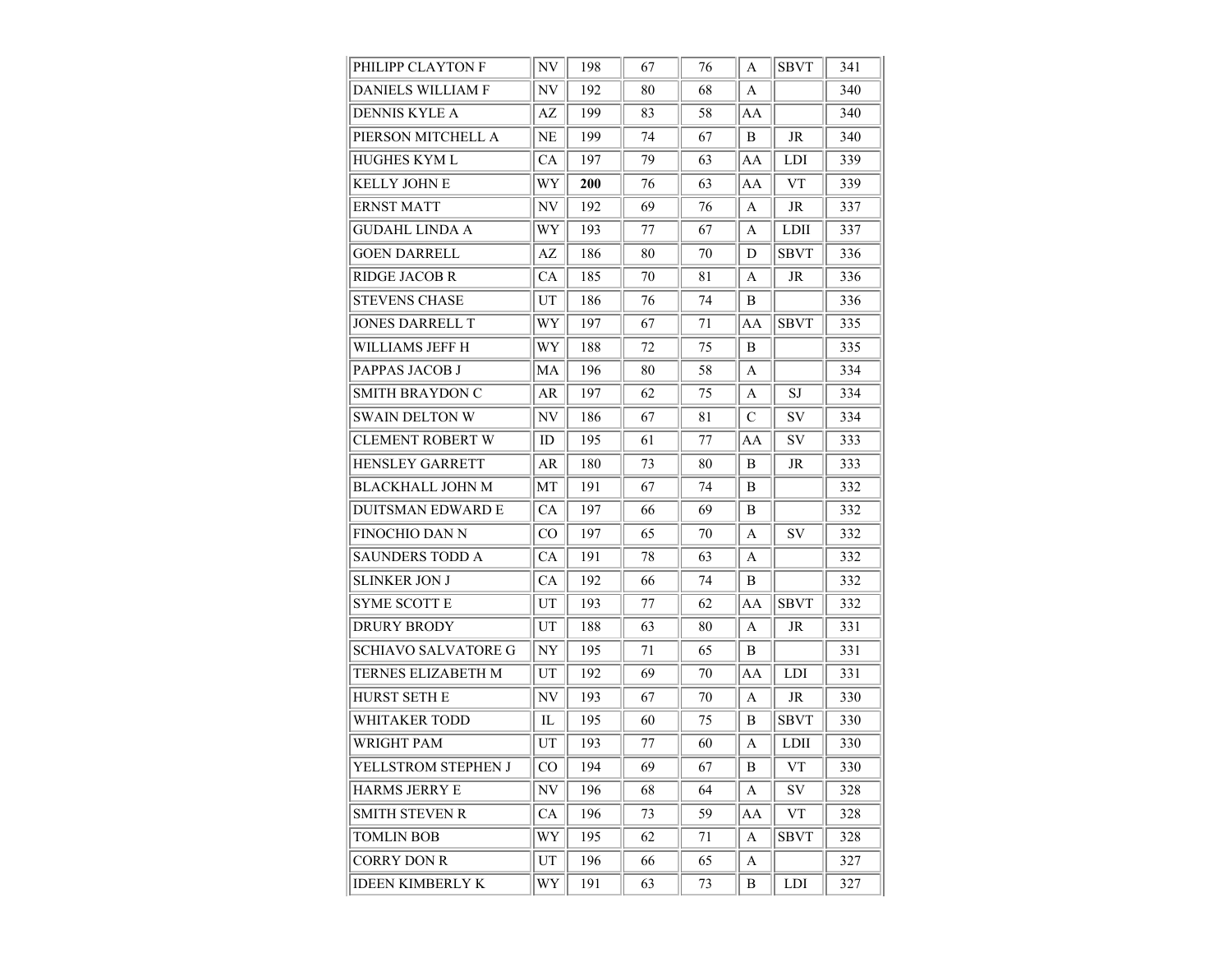| SUDBURY JUSTICE          | UT        | 189 | 68 | 70 | AA | JR          | 327 |
|--------------------------|-----------|-----|----|----|----|-------------|-----|
| <b>BOUAYACH HADI</b>     | <b>CA</b> | 188 | 61 | 77 | A  |             | 326 |
| <b>LARSEN PATRICK W</b>  | FL        | 194 | 61 | 71 | B  |             | 326 |
| <b>SCHOOLER JUSTIN S</b> | CA        | 191 | 68 | 67 | A  |             | 326 |
| SCHULTZ DAVE H           | МI        | 184 | 68 | 73 | B  | <b>SV</b>   | 325 |
| SHIGEMURA TINA T         | NV        | 195 | 57 | 73 | A  | <b>LDII</b> | 325 |
| <b>MCGARR RONALD P</b>   | СA        | 197 | 74 | 53 | A  |             | 324 |
| SONGPHANICH SUKIT        | NV        | 192 | 70 | 61 | B  |             | 323 |
| EICHLER JR JAMES R       | СA        | 194 | 68 | 60 | B  |             | 322 |
| <b>FESTER THOMAS</b>     | IL        | 198 | 65 | 59 | A  |             | 322 |
| HOLCOMB JOE              | CO        | 196 | 56 | 70 | AA |             | 322 |
| <b>AZZI JULES</b>        | CA        | 186 | 67 | 68 | A  |             | 321 |
| <b>COLLINS SHANE Z</b>   | NV        | 191 | 56 | 74 | A  | JR          | 321 |
| MECHAM BLADE V           | UT        | 194 | 64 | 63 | A  |             | 321 |
| TALBOT CRAIG F           | WA        | 179 | 63 | 79 | C  | <b>VT</b>   | 321 |
| <b>GANDERT CHARLES B</b> | OН        | 191 | 57 | 72 | A  | <b>VT</b>   | 320 |
| SANDBORG BILL            | СA        | 183 | 75 | 62 | B  | <b>SBVT</b> | 320 |
| THOMAS DARVIN            | AZ        | 194 | 60 | 64 | A  | <b>VT</b>   | 318 |
| WILKIN LORIN J           | NV        | 174 | 72 | 72 | B  |             | 318 |
| HEINTZ TRACY STEVEN      | СA        | 195 | 58 | 64 | A  | <b>VT</b>   | 317 |
| <b>ROSS WESTON T</b>     | NV        | 193 | 60 | 64 | A  | <b>VT</b>   | 317 |
| SCHWARTZMAN JERRY W      | WA        | 184 | 67 | 66 | B  | <b>SBVT</b> | 317 |
| <b>UPTON JR JAMES M</b>  | NV        | 189 | 64 | 64 | D  |             | 317 |
| LEWIS JEFFREY M          | NV        | 175 | 68 | 72 | B  | SV          | 315 |
| AKIONA SIDNEY J          | ΗΙ        | 188 | 73 | 53 | B  | <b>SBVT</b> | 314 |
| <b>BURTON BILLY T</b>    | NV        | 186 | 58 | 70 | B  | <b>JR</b>   | 314 |
| GARRIGUS JACKIE L        | MТ        | 193 | 63 | 58 | A  | <b>LDII</b> | 314 |
| <b>BROOK TOBY</b>        | ΗΙ        | 171 | 63 | 79 | D  |             | 313 |
| RIDGE JAMIE L            | СA        | 186 | 69 | 58 | C  |             | 313 |
| WHITE JOHN C             | PA        | 194 | 52 | 67 | A  |             | 313 |
| WILKIN TANNER Q          | NV        | 187 | 57 | 69 | A  | JR          | 313 |
| WOMACK DAVID             | CA        | 199 | 62 | 52 | AA | ${\rm VT}$  | 313 |
| ADJIAN GREG              | CA        | 194 | 62 | 56 | A  | <b>SBVT</b> | 312 |
| <b>FOLCHI DARYL E</b>    | CA        | 193 | 65 | 54 | B  | ${\rm VT}$  | 312 |
| <b>SMITH LAWRENCE S</b>  | NV        | 185 | 55 | 72 | C  | SV          | 312 |
| <b>CLAWSON ROBERT L</b>  | NV        | 185 | 63 | 63 | A  | ${\rm SV}$  | 311 |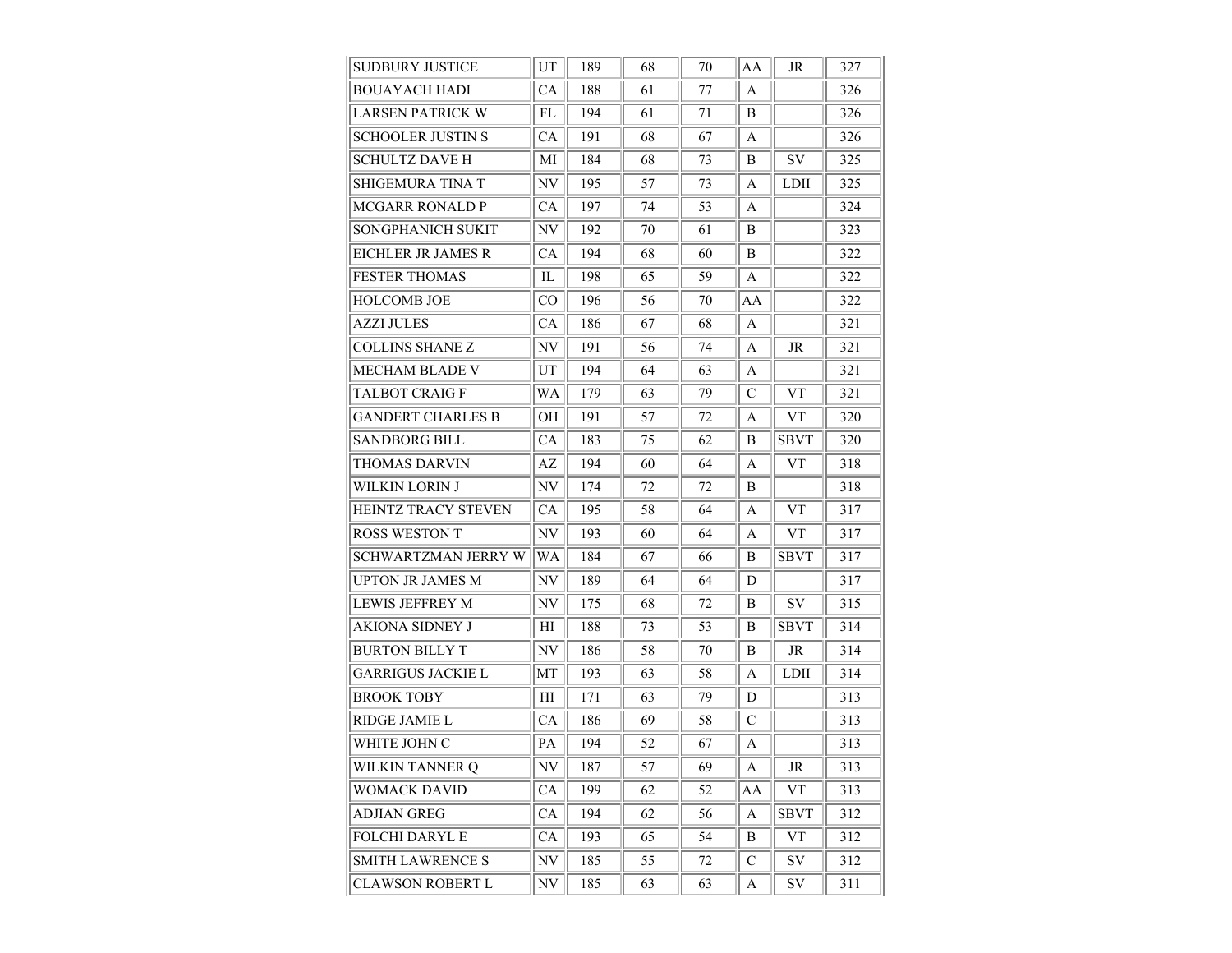| <b>ROBERTS RUSSELL</b>  | NV                       | 188 | 63 | 59 | A            | <b>SBVT</b> | 310 |
|-------------------------|--------------------------|-----|----|----|--------------|-------------|-----|
| <b>CHURCH BRIAN D</b>   | CO                       | 187 | 64 | 58 | A            |             | 309 |
| <b>IDEEN DANA R</b>     | WY                       | 172 | 60 | 77 | C            | <b>VT</b>   | 309 |
| NEISS LYLE G            | МT                       | 193 | 55 | 60 | В            | <b>SBVT</b> | 308 |
| PUTMAN DARRYL A         | NV                       | 191 | 57 | 60 | A            |             | 308 |
| <b>CROOK REX</b>        | NΜ                       | 191 | 58 | 58 | C            |             | 307 |
| HARDMAN JOHN            | AZ                       | 189 | 53 | 65 | C            |             | 307 |
| ADAMS RICHARD E         | NV                       | 190 | 55 | 61 | B            | <b>SBVT</b> | 306 |
| <b>ROBINSON JULIE A</b> | СA                       | 178 | 62 | 66 | B            | <b>LDII</b> | 306 |
| <b>HUGHES HOWARD G</b>  | NV                       | 188 | 51 | 65 | B            | SV          | 304 |
| JOHNSON JR SAMUEL G     | NV                       | 192 | 54 | 58 | B            | SV          | 304 |
| MARILUCH TAMMY          | NV                       | 188 | 59 | 56 | A            | <b>LDI</b>  | 303 |
| HASTINGS WALT V         | СA                       | 195 | 60 | 47 | B            | <b>VT</b>   | 302 |
| <b>KNOX BILL</b>        | NV                       | 186 | 59 | 57 | B            | <b>SBVT</b> | 302 |
| GRADY KIM C             | <b>NM</b>                | 190 | 57 | 54 | B            | <b>LDII</b> | 301 |
| <b>ERNST THAINE</b>     | NV                       | 171 | 59 | 65 | B            |             | 295 |
| <b>LEWIS DONNETTE K</b> | NV                       | 178 | 44 | 72 | D            | <b>LDI</b>  | 294 |
| <b>MARTIN LYNNE</b>     | NV                       | 173 | 53 | 68 | B            | LDII        | 294 |
| PIZINGER NATHANIAL D    | AZ                       | 174 | 43 | 76 | B            | $\rm JR$    | 293 |
| <b>WAGNER JACK A</b>    | MI                       | 190 | 56 | 45 | A            | <b>VT</b>   | 291 |
| WACHTEL W ANDREW        | AZ                       | 169 | 49 | 72 | C            | SBVT        | 290 |
| PROCKISH DAN J          | NV                       | 181 | 65 | 43 | A            | SV          | 289 |
| <b>HILTON MIKE J</b>    | UT                       | 179 | 64 | 42 | A            | <b>VT</b>   | 285 |
| WILLOUGHBY ANN          | CO                       | 183 | 52 | 49 | C            | <b>LDII</b> | 284 |
| ANIYA WARREN M          | ΗΙ                       | 193 | 37 | 45 | B            | SV          | 275 |
| <b>STUART MIKE G</b>    | UT                       | 191 |    | 84 | B            |             | 275 |
| <b>BROSTEN JERRY</b>    | MТ                       | 185 | 32 | 57 | B            | VT          | 274 |
| <b>BURTON WILLIAM T</b> | NV                       | 155 | 50 | 69 | B            | SJ          | 274 |
| <b>SEYMORE HUNTER</b>   | СA                       | 199 | 71 |    | AA           | JR          | 270 |
| <b>EVAL JACOB E</b>     | N <sub>V</sub>           | 198 | 68 |    | AA           | <b>JRG</b>  | 266 |
| <b>FULLERTON WAYNE</b>  | MO.                      | 186 |    | 79 | B            | SV          | 265 |
| PATTI LLOYD J           | NY                       | 192 |    | 73 | $\mathsf{C}$ |             | 265 |
| <b>SCOTT TIMOTHY W</b>  | WY                       | 147 | 52 | 62 | B            |             | 261 |
| SHEPARDSON LINDA J      | NV                       | 175 | 51 | 35 | D            | LDII        | 261 |
| LINDAHL CHUCK O         | CA                       | 179 |    | 80 | A            | <b>VT</b>   | 259 |
| THRELFALL DAN D         | $\ensuremath{\text{NV}}$ | 184 |    | 75 | C            | SV          | 259 |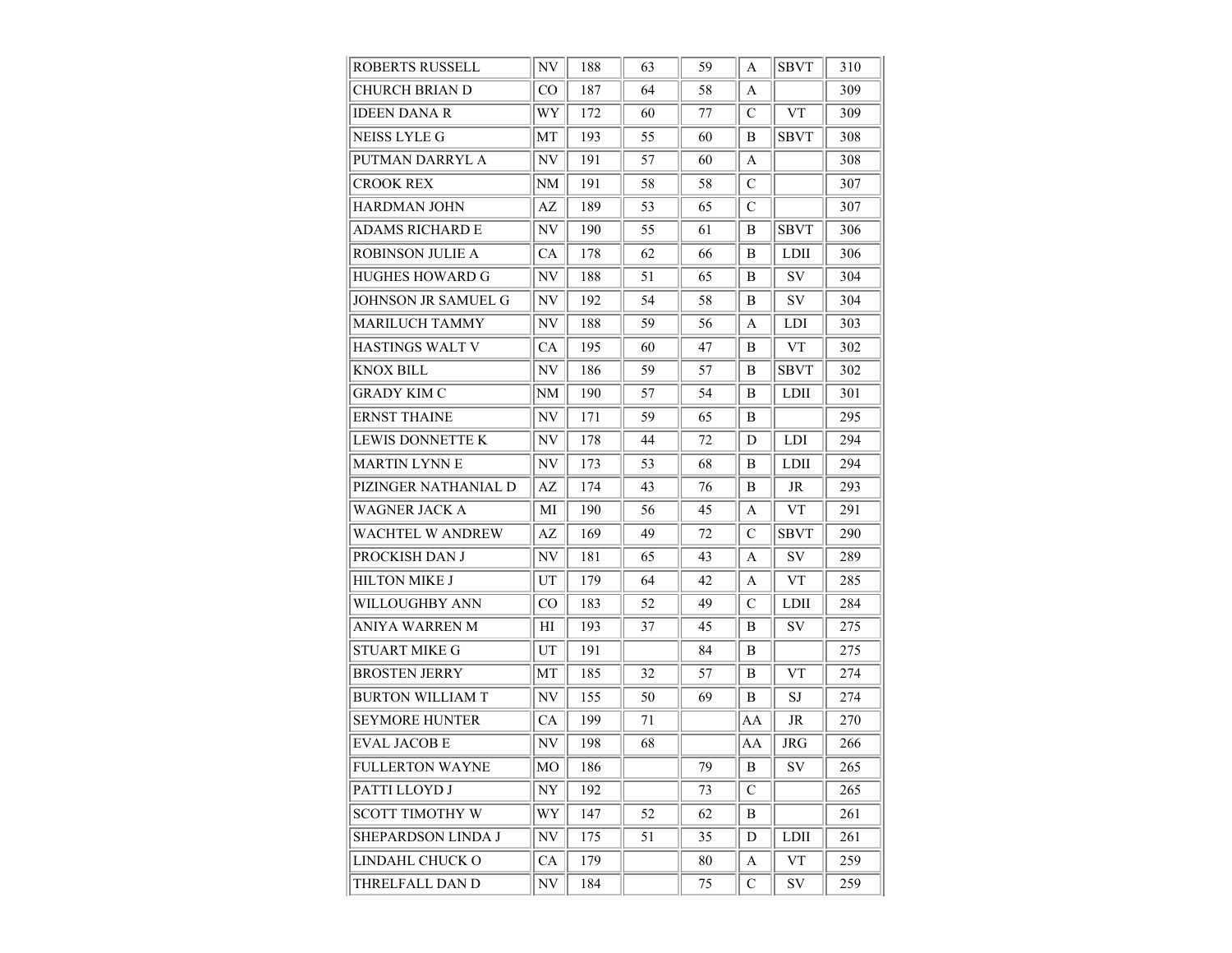| OSBORN JOHN G           | MI                     | 193 |    | 65 | A  |             | 258 |
|-------------------------|------------------------|-----|----|----|----|-------------|-----|
| ROMEO CARMINE N         | NV                     | 190 |    | 67 | C  |             | 257 |
| PIZINGER WYATT J        | AZ                     | 163 | 37 | 56 | D  | SJ          | 256 |
| STEVENS DON T           | МI                     | 174 |    | 75 | C  | SV          | 249 |
| JOHNSON GARY L          | AZ                     | 192 |    | 56 | C  |             | 248 |
| <b>ADAMS MARY ELLEN</b> | NV                     | 152 | 51 | 43 | D  | <b>LDII</b> | 246 |
| ALFORD AL A             | ID                     | 184 |    | 62 | B  | <b>VT</b>   | 246 |
| <b>BROOK TISH</b>       | ΗΙ                     | 147 | 45 | 52 | D  | <b>LDI</b>  | 244 |
| <b>BROWN JAMAAL C</b>   | MD                     | 192 | 52 |    | AA |             | 244 |
| PORTZ ED J              | OR                     | 185 | 59 |    | B  | <b>SV</b>   | 244 |
| HUTCHINGS KENNETH L     | UT                     | 174 | 68 |    | B  |             | 242 |
| <b>OLSON ERIC</b>       | WA                     | 182 | 59 |    | A  | <b>VT</b>   | 241 |
| CZESHINSKI COLE M       | СA                     | 172 | 44 | 18 | B  |             | 234 |
| HENDRICKSON JAMES F     | NV                     | 182 |    | 50 | B  |             | 232 |
| TARAKCHIAN MINAS        | СA                     | 163 |    | 69 | D  |             | 232 |
| WESTFALL KADEN          | CO                     | 189 | 35 |    | A  | JR          | 224 |
| NUTT GREG L             | IL                     | 170 |    | 51 | B  |             | 221 |
| <b>RUBLE TYLER M</b>    | CA                     | 158 |    | 61 | D  | SJ          | 219 |
| ELLIOTT ETHAN L         | NV                     | 185 | 32 |    | B  | JR          | 217 |
| ROMEO PATRICK R         | NY                     | 149 |    | 64 | B  |             | 213 |
| JOHNSON STEVE P         | UT                     | 200 |    |    | AA | SBVT        | 200 |
| PALMER TERRY D          | IA                     | 199 |    |    | AA | <b>SBVT</b> | 199 |
| <b>VANESS NOLAN</b>     | WI                     | 199 |    |    | AA | JR          | 199 |
| BROWN LONNY D           | OR                     | 198 |    |    | B  | SV          | 198 |
| EFFINGER IRVIN F        | CO                     | 198 |    |    | AA | <b>VT</b>   | 198 |
| EPP GAEL D              | UT                     | 198 |    |    | A  | SV          | 198 |
| DAGUE FRED W            | WV                     | 197 |    |    | AA | SBVT        | 197 |
| PIKE ROBERT WILL        | AZ                     | 197 |    |    | A  | <b>JRG</b>  | 197 |
| JACKSON CHARLES W       | WV                     | 196 |    |    | B  | <b>VT</b>   | 196 |
| PEYTON ART F            | AВ                     | 196 |    |    | AA | <b>VT</b>   | 196 |
| CASSARA TYLER AJ        | <b>CA</b>              | 195 |    |    | AA | JR          | 195 |
| <b>GOOCH MICHAEL E</b>  | IN                     | 195 |    |    | A  |             | 195 |
| <b>HANLEY JOE E</b>     | NV                     | 195 |    |    | A  |             | 195 |
| HENDERSON JOE H         | AZ                     | 195 |    |    | AA | SV          | 195 |
| MCQUADE JOHN            | IL                     | 195 |    |    | AA |             | 195 |
| MLYNARZ ROBERT F        | $\mathbf{A}\mathbf{Z}$ | 195 |    |    | A  | ${\rm SV}$  | 195 |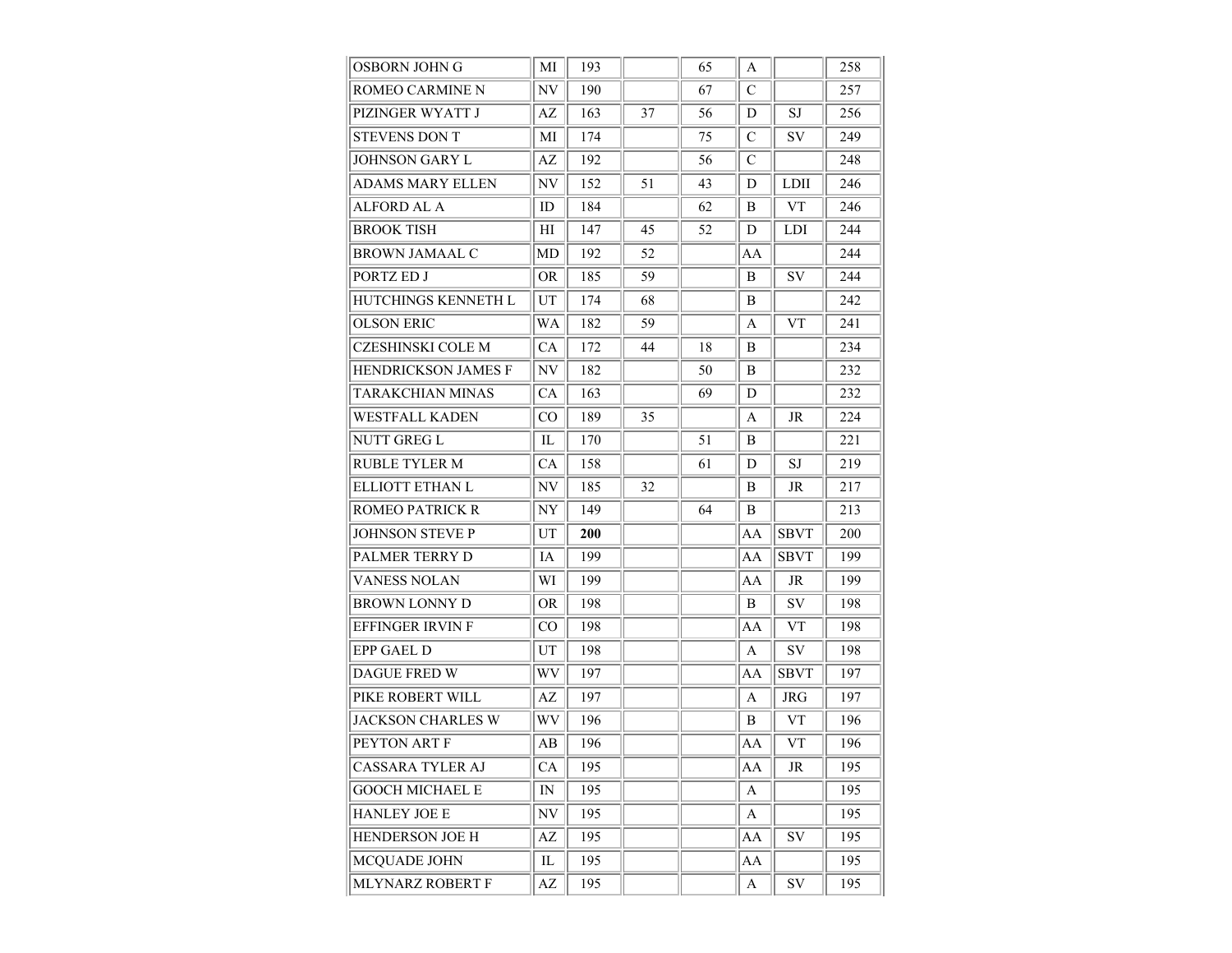| SCHROER RONALD L        | AZ        | 195 |  | A             | SV          | 195 |
|-------------------------|-----------|-----|--|---------------|-------------|-----|
| <b>SHARP JAMES R</b>    | AZ        | 195 |  | A             | SV          | 195 |
| <b>BAKER DAVID LEE</b>  | AZ        | 194 |  | A             | SV          | 194 |
| <b>HOLDEN GREG E</b>    | AZ        | 194 |  | AA            | <b>VT</b>   | 194 |
| NIELSEN BYRON           | UT        | 194 |  | A             | SV          | 194 |
| <b>ROBB TIM</b>         | AZ        | 194 |  | AA            | <b>VT</b>   | 194 |
| <b>SMITH EDWIN K</b>    | WY        | 194 |  | B             | SV          | 194 |
| <b>COPSEY JIM</b>       | AZ        | 193 |  | AA            | <b>VT</b>   | 193 |
| LARKIN VICKIE L         | СA        | 193 |  | A             | <b>LDII</b> | 193 |
| <b>LONG CHARLES W</b>   | TX        | 193 |  | AA            | SV          | 193 |
| <b>BICKLE CHARLES H</b> | IL        | 192 |  | AA            | SV          | 192 |
| <b>CONNON FERGUS</b>    | NV        | 192 |  | A             | <b>SBVT</b> | 192 |
| <b>LAMPING RON D</b>    | IN        | 192 |  | B             |             | 192 |
| MLYNARZ KENNETH J       | AZ        | 192 |  | A             |             | 192 |
| THOMPSON WAYNE A        | AZ        | 192 |  | A             | SV          | 192 |
| <b>DEAN SARA M</b>      | OH        | 191 |  | A             | LD1         | 191 |
| DESPAIN BRETT B         | UT        | 191 |  | AA            | <b>SBVT</b> | 191 |
| <b>HAMMER ART</b>       | AZ        | 191 |  | D             |             | 191 |
| <b>HEITZ TANIE I</b>    | WY        | 191 |  | A             | <b>LDI</b>  | 191 |
| PATTERSON DAVID L       | MT        | 191 |  | B             |             | 191 |
| <b>RACKLEY DON J</b>    | TX        | 191 |  | AA            | <b>SBVT</b> | 191 |
| <b>SACHAU KURT</b>      | CA        | 191 |  | A             | SV          | 191 |
| <b>SORLIE LYNN D</b>    | МT        | 191 |  | A             |             | 191 |
| VASOUEZ PHILIP R        | AZ        | 191 |  | A             | SV          | 191 |
| ANDERSEN MATTHEW        | WI        | 190 |  | B             | JRG         | 190 |
| DEAN JR ROBERT B        | OH        | 190 |  | A             |             | 190 |
| PETERSON CURTIS         | MΝ        | 190 |  | A             | <b>VT</b>   | 190 |
| ARCHIBALD DONALD B      | AZ        | 189 |  | A             | <b>VT</b>   | 189 |
| <b>ERWIN RUBY A</b>     | СA        | 189 |  | $\mathcal{C}$ | <b>LDII</b> | 189 |
| <b>FORD SAMUEL E</b>    | NV        | 189 |  | A             | SV          | 189 |
| KAFFAR TIMOTHY J        | ND        | 189 |  | A             | <b>SBVT</b> | 189 |
| LOBO KENNETH R          | ID        | 189 |  | A             | SV          | 189 |
| OTTO MAXWELL            | WI        | 189 |  | B             | JR          | 189 |
| TREAT DANIEL R          | $\rm CO$  | 189 |  | A             | <b>SBVT</b> | 189 |
| DOLLAR JOHNNY H         | <b>OR</b> | 188 |  | A             |             | 188 |
| <b>SISSANO JOE</b>      | NJ        | 188 |  | A             | ${\rm SV}$  | 188 |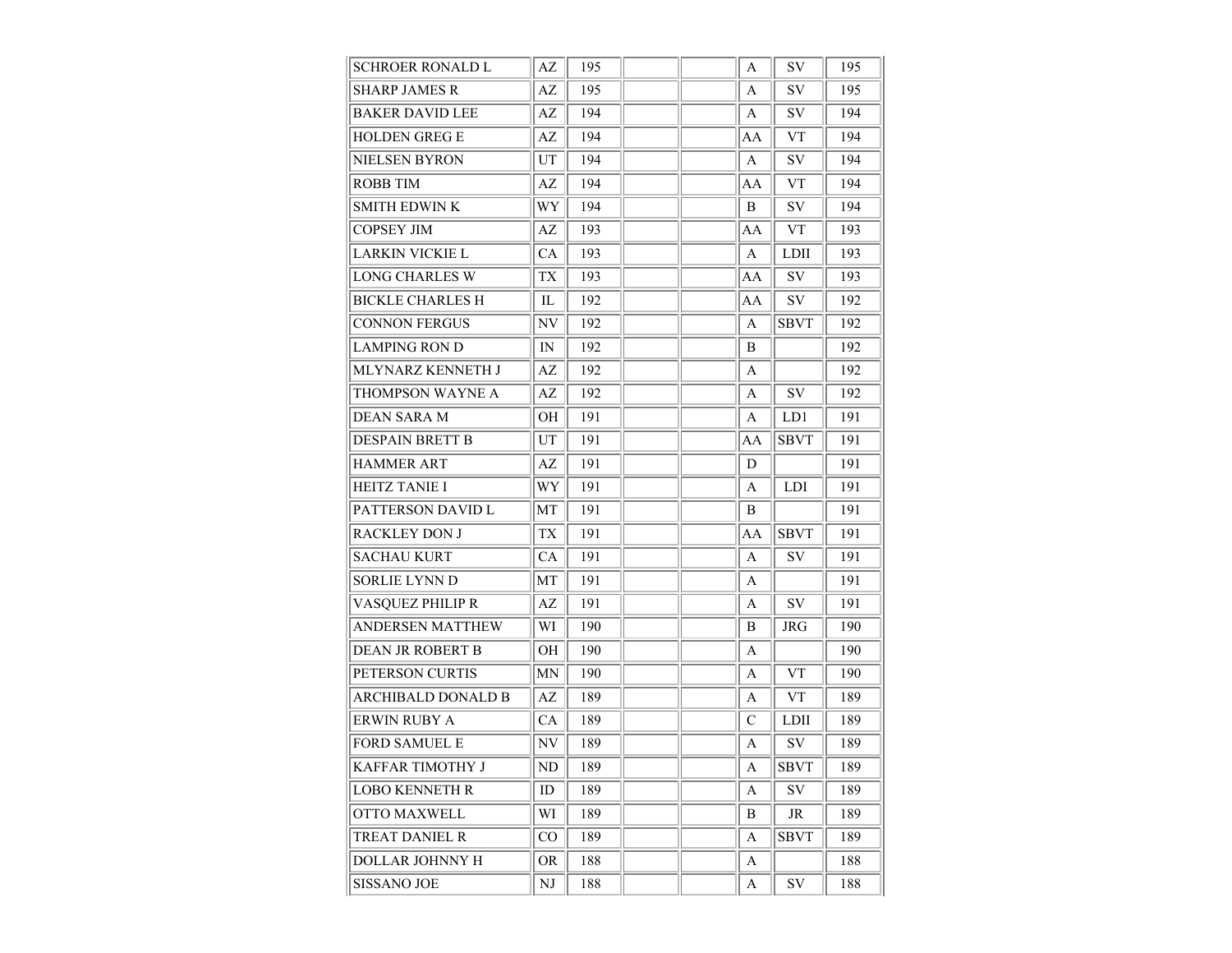| JOHNSON ANDY P           | UT                       | 187 |    | A  |             | 187 |
|--------------------------|--------------------------|-----|----|----|-------------|-----|
| <b>KINGERY ROSEMARIE</b> | AZ                       | 187 |    | C  | <b>LDII</b> | 187 |
| SCHULTZ FRED C           | NV                       | 187 |    | C  | <b>VT</b>   | 187 |
| <b>BELL STEPHEN K</b>    | AZ                       | 186 |    | В  | <b>VT</b>   | 186 |
| GATSCHET JAKE            | AZ                       | 186 |    | B  |             | 186 |
| <b>HARTLEY COLTON</b>    | AZ                       | 186 |    | A  | <b>JRG</b>  | 186 |
| WILLIAMS MONTE C         | NV                       | 186 |    | B  | SJ          | 186 |
| <b>BROOKE CHARLES A</b>  | МT                       | 185 |    | A  | SV          | 185 |
| TESKER RICHARD           | WI                       | 185 |    | A  | SBVT        | 185 |
| <b>VOLZ TIGER M</b>      | AZ                       | 185 |    | B  | <b>LDII</b> | 185 |
| WILLIAMS MARK            | AZ                       | 185 |    | A  | <b>SBVT</b> | 185 |
| <b>GASAWAY GARY E</b>    | WA                       | 184 |    | C  |             | 184 |
| LOVELESS M ALAN          | TN                       | 184 |    | C  | <b>VT</b>   | 184 |
| <b>BUNCH CHARLES L</b>   | FL                       | 183 |    | C  | <b>SV</b>   | 183 |
| <b>JORGENSEN GLEN A</b>  | <b>SD</b>                | 183 |    | B  |             | 183 |
| TUTTLE LYNETTE           | UT                       | 183 |    | B  | <b>LDI</b>  | 183 |
| <b>BERRIER RONALD E</b>  | OН                       | 181 |    | C  | SV          | 181 |
| <b>ERWIN KEVIN P</b>     | CA                       | 181 |    | B  | SV          | 181 |
| VOGEL DANIEL J           | MТ                       | 181 |    | AA | <b>VT</b>   | 181 |
| <b>SLOAN STEVEN</b>      | NV                       | 180 |    | B  | JRG         | 180 |
| <b>HURST LANCE W</b>     | NV                       | 179 |    | B  |             | 179 |
| TRINH CHRISTOPHER        | СA                       | 179 |    | A  |             | 179 |
| KENNON LARRY N           | AZ                       | 178 |    | B  | SV          | 178 |
| VAN NORMAN DAVID         | CA                       | 178 |    | C  |             | 178 |
| RAPOZA JR ROBERT P       | ΗΙ                       | 176 |    | C  | SV          | 176 |
| <b>IANNACCHINO RILEY</b> | NV                       | 175 |    | B  | SJ          | 175 |
| LINDLEY CARLA J          | CO                       | 174 |    | D  | LDII        | 174 |
| <b>TADLOCK JAMES</b>     | NV                       | 174 |    | В  | <b>SBVT</b> | 174 |
| <b>APPLE JOE</b>         | NV                       | 172 |    | B  | JR          | 172 |
| <b>TAYLOR DAVID G</b>    | UT                       | 170 |    | A  |             | 170 |
| PEYTON DIANE R           | AB                       | 169 |    | C  | <b>LDII</b> | 169 |
| <b>BLAKE RICK</b>        | MT                       | 162 |    | D  |             | 162 |
| SANTELLAN AUSTIN X       | NV                       | 162 |    | B  | SJ          | 162 |
| SPURLOCK STEVEN D        | NV                       | 162 |    | B  | JR          | 162 |
| <b>RUBLE JUSTIN J</b>    | CA                       | 120 | 41 | D  | SJ          | 161 |
| <b>GARCIA AIDAN</b>      | $\ensuremath{\text{NV}}$ | 160 |    | B  | JR          | 160 |